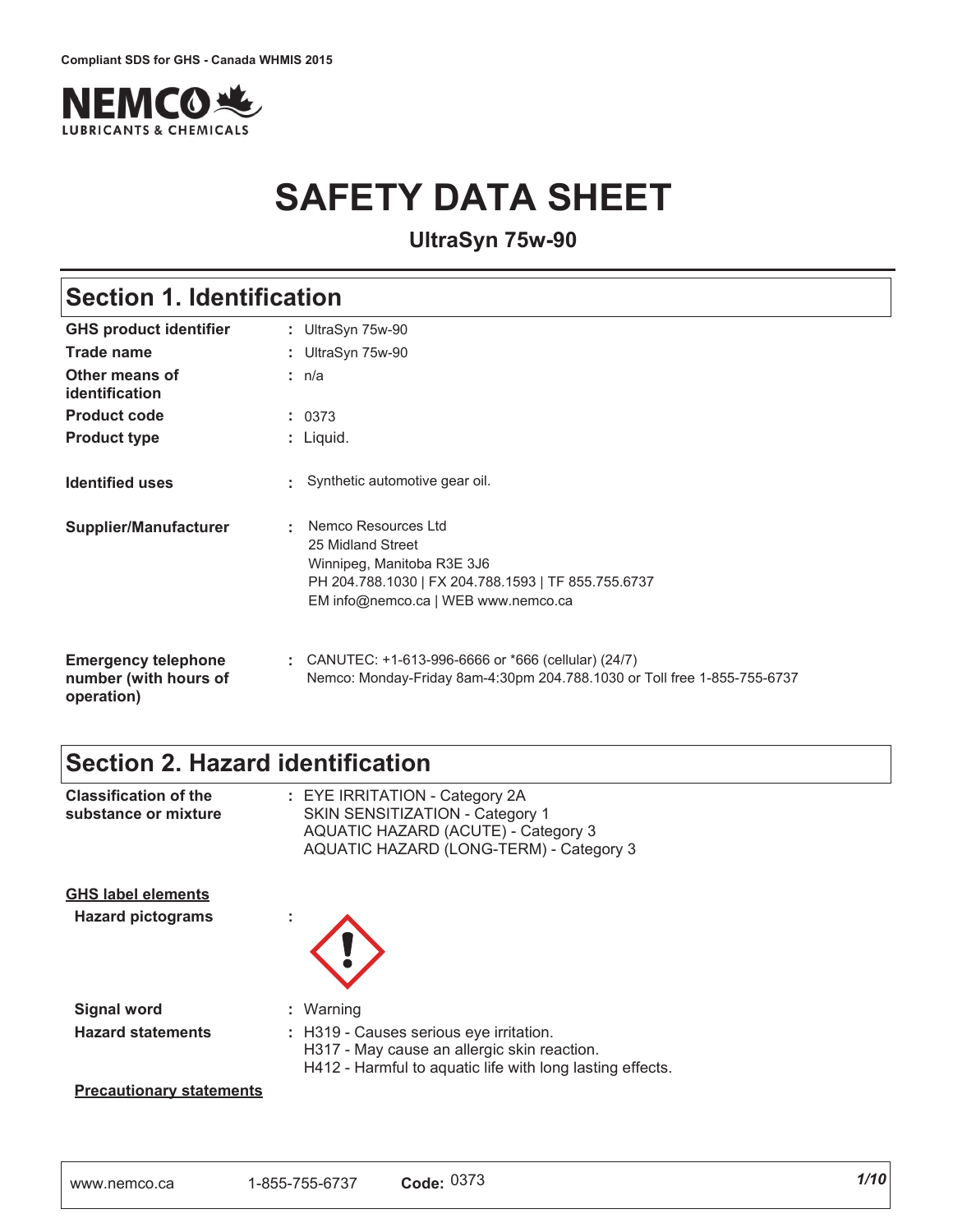

# Section 2. Hazard identification

| <b>Prevention</b>                                                                           | : P280 - Wear protective gloves. Wear eye or face protection.<br>P273 - Avoid release to the environment.<br>P261 - Avoid breathing vapor.<br>P264 - Wash hands thoroughly after handling.<br>P272 - Contaminated work clothing should not be allowed out of the workplace.                                                                                                                                                                            |
|---------------------------------------------------------------------------------------------|--------------------------------------------------------------------------------------------------------------------------------------------------------------------------------------------------------------------------------------------------------------------------------------------------------------------------------------------------------------------------------------------------------------------------------------------------------|
| <b>Response</b>                                                                             | $: P302 + P352 + P362 + P364 - IF ON SKIN: Wash with plenty of soap and water.$<br>Take off contaminated clothing and wash it before reuse.<br>P333 + P313 - If skin irritation or rash occurs: Get medical attention.<br>P305 + P351 + P338 - IF IN EYES: Rinse cautiously with water for several minutes.<br>Remove contact lenses, if present and easy to do. Continue rinsing.<br>P337 + P313 - If eye irritation persists: Get medical attention. |
| <b>Storage</b>                                                                              | : Not applicable.                                                                                                                                                                                                                                                                                                                                                                                                                                      |
| <b>Disposal</b>                                                                             | : P501 - Dispose of contents and container in accordance with all local, regional,<br>national and international regulations.                                                                                                                                                                                                                                                                                                                          |
| Other hazards which do not : None known.<br>result in classification/<br><b>HHNOC/PHNOC</b> |                                                                                                                                                                                                                                                                                                                                                                                                                                                        |

# Section 3. Composition/information on ingredients

| Substance/mixture     | : Mixture |
|-----------------------|-----------|
| Other means of        | ∶ n/a     |
| <b>identification</b> |           |

#### **CAS number/other identifiers**

| <b>CAS number</b>   | : Not applicable |
|---------------------|------------------|
| <b>Product code</b> | . 0373           |

| Ingredient name                                           | $\%$ (w/w) | <b>CAS number</b> |
|-----------------------------------------------------------|------------|-------------------|
| Distillates (petroleum), hydrotreated heavy paraffinic    | $60 - 90$  | 64742-54-7        |
| Polysulfides, di-tert-Bu                                  | $1 - 5$    | 68937-96-2        |
| Phosphoric acid esters/amine salt                         | $1 - 5$    |                   |
| Distillates (petroleum), hydrotreated light paraffinic    | $0.1 - 1$  | 64742-55-8        |
| Distillates (petroleum), solvent-dewaxed heavy paraffinic | $0.1 - 1$  | 64742-65-0        |

\* HMIRA registration number: 9104. Filing date: 1/8/2014.

There are no additional ingredients present which, within the current knowledge of the supplier and in the concentrations applicable, are classified as hazardous to health or the environment and hence require reporting in this section.

Occupational exposure limits, if available, are listed in Section 8.

### **Section 4. First-aid measures**

#### **Description of necessary first aid measures**

| Eye contact       | : Immediately flush eyes with plenty of water, occasionally lifting the upper and lower<br>eyelids. Check for and remove any contact lenses. Continue to rinse for at least 20<br>minutes. Get medical attention.                                                                                                                                                                                                                                                                                                                                                                            |
|-------------------|----------------------------------------------------------------------------------------------------------------------------------------------------------------------------------------------------------------------------------------------------------------------------------------------------------------------------------------------------------------------------------------------------------------------------------------------------------------------------------------------------------------------------------------------------------------------------------------------|
| <b>Inhalation</b> | : Remove victim to fresh air and keep at rest in a position comfortable for breathing.<br>If not breathing, if breathing is irregular or if respiratory arrest occurs, provide<br>artificial respiration or oxygen by trained personnel. It may be dangerous to the<br>person providing aid to give mouth-to-mouth resuscitation. Get medical attention if<br>adverse health effects persist or are severe. If unconscious, place in recovery<br>position and get medical attention immediately. Maintain an open airway. Loosen<br>tight clothing such as a collar, tie, belt or waistband. |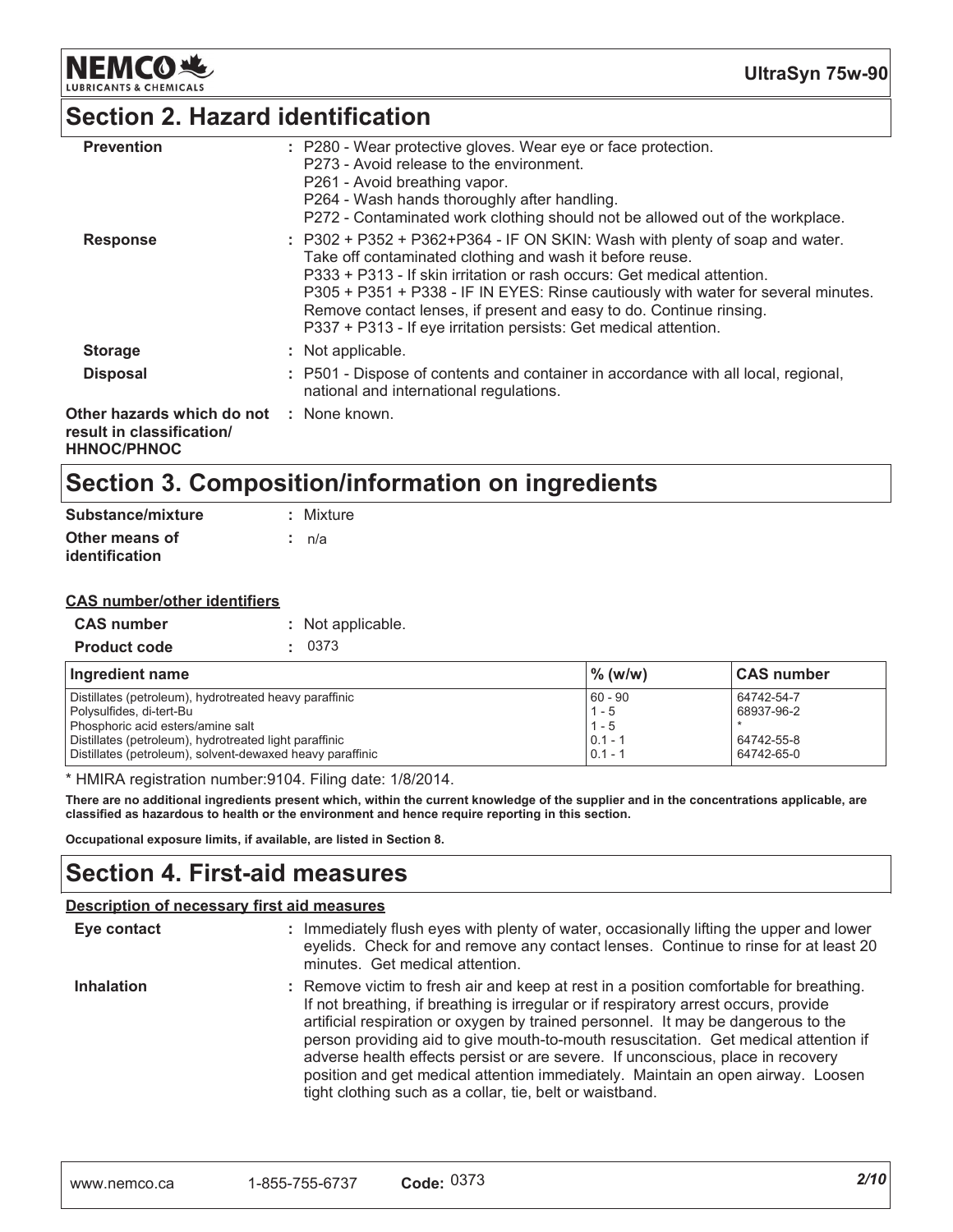

# Section 4. First-aid measures

| <b>Skin contact</b> | : Wash with plenty of soap and water. Wash contaminated clothing thoroughly with<br>water before removing it, or wear gloves. Continue to rinse for at least 20 minutes.<br>Get medical attention. In the event of any complaints or symptoms, avoid further<br>exposure. Wash clothing before reuse. Clean shoes thoroughly before reuse.                                                                                                                                                                                                                                                                                                                                                                                                                                                                                   |
|---------------------|------------------------------------------------------------------------------------------------------------------------------------------------------------------------------------------------------------------------------------------------------------------------------------------------------------------------------------------------------------------------------------------------------------------------------------------------------------------------------------------------------------------------------------------------------------------------------------------------------------------------------------------------------------------------------------------------------------------------------------------------------------------------------------------------------------------------------|
| Ingestion           | : Wash out mouth with water. Remove dentures if any. Remove victim to fresh air<br>and keep at rest in a position comfortable for breathing. If material has been<br>swallowed and the exposed person is conscious, give small quantities of water to<br>drink. Stop if the exposed person feels sick as vomiting may be dangerous. Do not<br>induce vomiting unless directed to do so by medical personnel. If vomiting occurs,<br>the head should be kept low so that vomit does not enter the lungs. Get medical<br>attention if adverse health effects persist or are severe. Never give anything by<br>mouth to an unconscious person. If unconscious, place in recovery position and get<br>medical attention immediately. Maintain an open airway. Loosen tight clothing such<br>as a collar, tie, belt or waistband. |

#### Most important symptoms/effects, acute and delayed

| Potential acute health effects    |                                                                                                                                                                                                                                                                          |  |
|-----------------------------------|--------------------------------------------------------------------------------------------------------------------------------------------------------------------------------------------------------------------------------------------------------------------------|--|
| Eye contact                       | : Causes serious eye irritation.                                                                                                                                                                                                                                         |  |
| <b>Inhalation</b>                 | : No known significant effects or critical hazards.                                                                                                                                                                                                                      |  |
| <b>Skin contact</b>               | : May cause an allergic skin reaction.                                                                                                                                                                                                                                   |  |
| Ingestion                         | : No known significant effects or critical hazards.                                                                                                                                                                                                                      |  |
| Over-exposure signs/symptoms      |                                                                                                                                                                                                                                                                          |  |
| Eye contact                       | : Adverse symptoms may include the following:<br>pain or irritation<br>watering<br>redness                                                                                                                                                                               |  |
| <b>Inhalation</b>                 | : No known significant effects or critical hazards.                                                                                                                                                                                                                      |  |
| <b>Skin contact</b>               | : Adverse symptoms may include the following:<br>irritation<br>redness                                                                                                                                                                                                   |  |
| Ingestion                         | : No known significant effects or critical hazards.                                                                                                                                                                                                                      |  |
|                                   | Indication of immediate medical attention and special treatment needed, if necessary                                                                                                                                                                                     |  |
| Notes to physician                | : Treat symptomatically. Contact poison treatment specialist immediately if large<br>quantities have been ingested or inhaled.                                                                                                                                           |  |
| <b>Specific treatments</b>        | : No specific treatment.                                                                                                                                                                                                                                                 |  |
| <b>Protection of first-aiders</b> | : No action shall be taken involving any personal risk or without suitable training. It<br>may be dangerous to the person providing aid to give mouth-to-mouth resuscitation.<br>Wash contaminated clothing thoroughly with water before removing it, or wear<br>gloves. |  |
|                                   |                                                                                                                                                                                                                                                                          |  |

See toxicological information (Section 11)

# **Section 5. Fire-fighting measures**

| <b>Extinguishing media</b>        |                                                                 |
|-----------------------------------|-----------------------------------------------------------------|
| Suitable extinguishing<br>media   | : Use an extinguishing agent suitable for the surrounding fire. |
| Unsuitable extinguishing<br>media | : None known.                                                   |

| www.nemco.ca | 1-855-755-6737 | Code: $0373$ |  |
|--------------|----------------|--------------|--|
|              |                |              |  |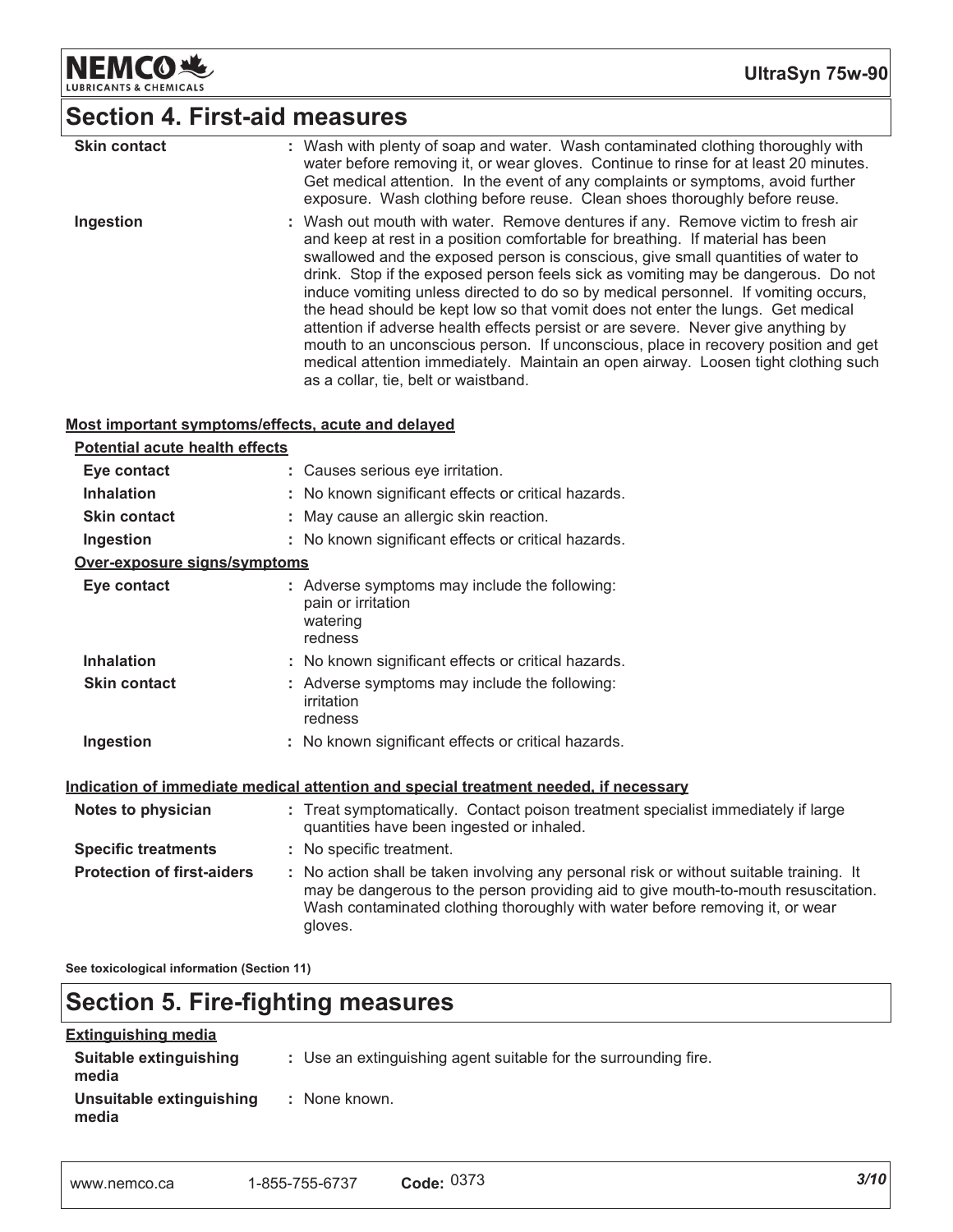

## **Section 5. Fire-fighting measures**

| <b>Specific hazards arising</b><br>from the chemical     | : This material is harmful to aquatic life with long lasting effects. Fire water<br>contaminated with this material must be contained and prevented from being<br>discharged to any waterway, sewer or drain. |
|----------------------------------------------------------|---------------------------------------------------------------------------------------------------------------------------------------------------------------------------------------------------------------|
| <b>Hazardous thermal</b><br>decomposition products       | : No specific data.                                                                                                                                                                                           |
| <b>Special protective actions</b><br>for fire-fighters   | : No special measures are required.                                                                                                                                                                           |
| <b>Special protective</b><br>equipment for fire-fighters | : Fire-fighters should wear appropriate protective equipment and self-contained<br>breathing apparatus (SCBA) with a full face-piece operated in positive pressure<br>mode.                                   |

### **Section 6. Accidental release measures**

#### **<u>Personal precautions, protective equipment and emergency procedures</u>**

| For non-emergency<br>personnel                        | : No action shall be taken involving any personal risk or without suitable training.<br>Keep unnecessary and unprotected personnel from entering. Do not touch or walk<br>through spilled material. Avoid breathing vapor or mist. Provide adequate<br>ventilation. Wear appropriate respirator when ventilation is inadequate. Put on<br>appropriate personal protective equipment.                                                                                                                                                                                                                                                                                                                            |  |
|-------------------------------------------------------|-----------------------------------------------------------------------------------------------------------------------------------------------------------------------------------------------------------------------------------------------------------------------------------------------------------------------------------------------------------------------------------------------------------------------------------------------------------------------------------------------------------------------------------------------------------------------------------------------------------------------------------------------------------------------------------------------------------------|--|
| For emergency responders :                            | If specialized clothing is required to deal with the spillage, take note of any<br>information in Section 8 on suitable and unsuitable materials. See also the<br>information in "For non-emergency personnel".                                                                                                                                                                                                                                                                                                                                                                                                                                                                                                 |  |
| <b>Environmental precautions</b>                      | : Avoid dispersal of spilled material and runoff and contact with soil, waterways,<br>drains and sewers. Inform the relevant authorities if the product has caused<br>environmental pollution (sewers, waterways, soil or air). Water polluting material.<br>May be harmful to the environment if released in large quantities.                                                                                                                                                                                                                                                                                                                                                                                 |  |
| Methods and materials for containment and cleaning up |                                                                                                                                                                                                                                                                                                                                                                                                                                                                                                                                                                                                                                                                                                                 |  |
| <b>Spill</b>                                          | : Stop leak if without risk. Move containers from spill area. Approach release from<br>upwind. Prevent entry into sewers, water courses, basements or confined areas.<br>Wash spillages into an effluent treatment plant or proceed as follows. Contain and<br>collect spillage with non-combustible, absorbent material e.g. sand, earth,<br>vermiculite or diatomaceous earth and place in container for disposal according to<br>local regulations (see Section 13). Dispose of via a licensed waste disposal<br>contractor. Contaminated absorbent material may pose the same hazard as the<br>spilled product. Note: see Section 1 for emergency contact information and Section<br>13 for waste disposal. |  |

## **Section 7. Handling and storage**

#### <u>Precautions for safe handling</u>

 **ive measures** : Put on appropriate personal protective equipment (see Section 8). Persons with a history of skin sensitization problems should not be employed in any process in which this product is used. Do not get in eyes or on skin or clothing. Do not ingest. Avoid breathing vapor or mist. Avoid release to the environment. Keep in the original container or an approved alternative made from a compatible material, kept tightly closed when not in use. Empty containers retain product residue and can be hazardous. Do not reuse container.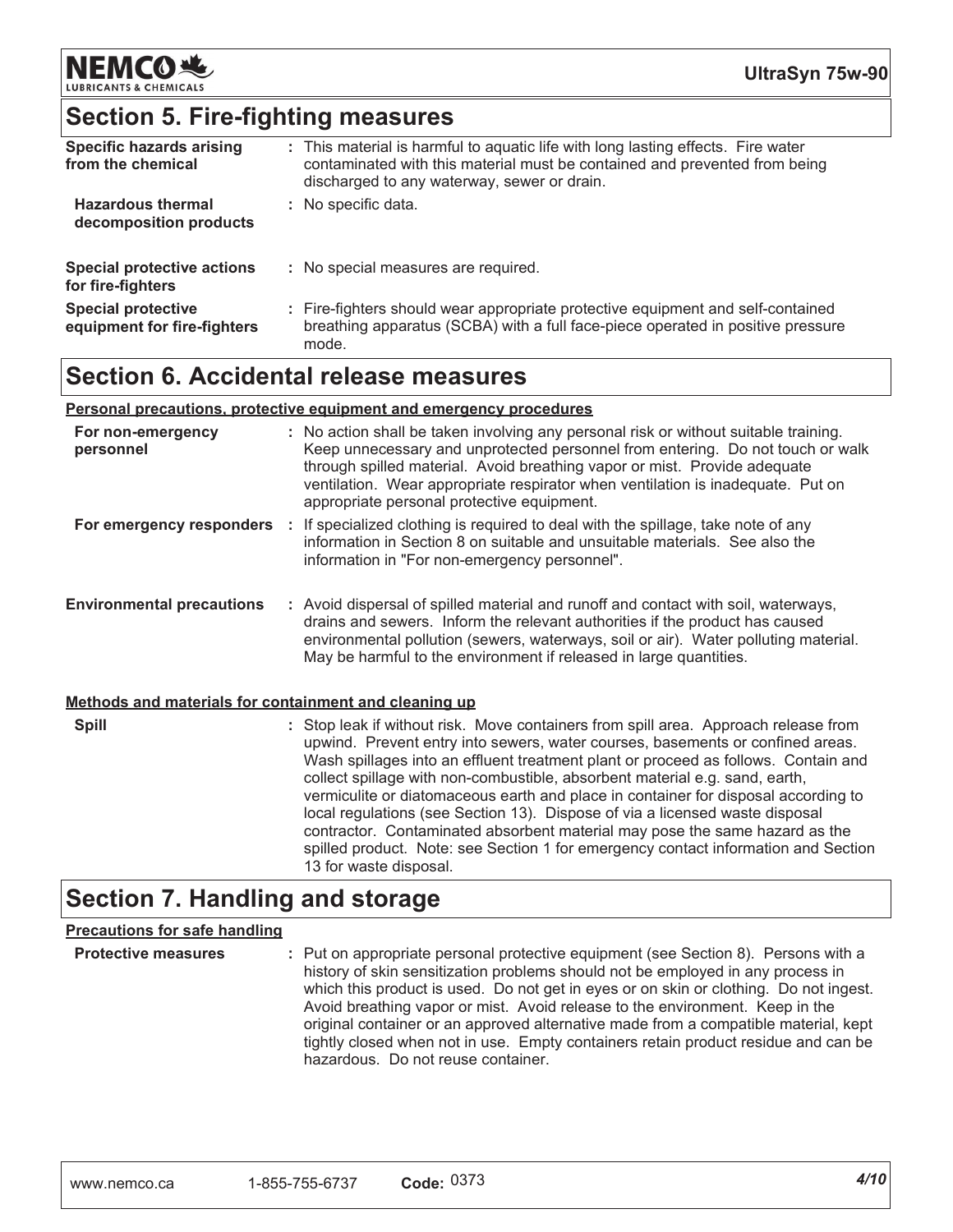

# **Section 7. Handling and storage**

| Advice on general<br>occupational hygiene                          | : Eating, drinking and smoking should be prohibited in areas where this material is<br>handled, stored and processed. Workers should wash hands and face before eating,<br>drinking and smoking. See also Section 8 for additional information on hygiene<br>measures. Remove contaminated clothing and protective equipment before entering<br>eating areas.                                                                                                                                                 |
|--------------------------------------------------------------------|---------------------------------------------------------------------------------------------------------------------------------------------------------------------------------------------------------------------------------------------------------------------------------------------------------------------------------------------------------------------------------------------------------------------------------------------------------------------------------------------------------------|
| Conditions for safe storage,<br>including any<br>incompatibilities | : Store in accordance with local regulations. Store in original container protected from<br>direct sunlight in a dry, cool and well-ventilated area, away from incompatible<br>materials (see Section 10) and food and drink. Keep container tightly closed and<br>sealed until ready for use. Containers that have been opened must be carefully<br>resealed and kept upright to prevent leakage. Do not store in unlabeled containers.<br>Use appropriate containment to avoid environmental contamination. |

### Section 8. Exposure controls/personal protection

#### **<u>Control parameters</u>**

#### <u> Occupational exposure limits</u>

| Ingredient name                                           | <b>Exposure limits</b>                                                                                                                                                                                                                                                                                    |
|-----------------------------------------------------------|-----------------------------------------------------------------------------------------------------------------------------------------------------------------------------------------------------------------------------------------------------------------------------------------------------------|
| Distillates (petroleum), hydrotreated heavy paraffinic    | CA Alberta Provincial (Canada, 4/2009).<br>8 hrs OEL: 5 mg/m <sup>3</sup> 8 hours. Form: Mist<br>15 min OEL: 10 mg/m <sup>3</sup> 15 minutes. Form: Mist<br>CA Quebec Provincial (Canada, 1/2014).<br>TWAEV: 5 mg/m <sup>3</sup> 8 hours. Form: Mist<br>STEV: 10 mg/m <sup>3</sup> 15 minutes. Form: Mist |
| Distillates (petroleum), hydrotreated light paraffinic    | CA Quebec Provincial (Canada, 1/2014).<br>TWAEV: 5 mg/m <sup>3</sup> 8 hours. Form: Mist<br>STEV: 10 mg/m <sup>3</sup> 15 minutes. Form: Mist<br>CA Alberta Provincial (Canada, 4/2009).<br>8 hrs OEL: 5 mg/m <sup>3</sup> 8 hours. Form: Mist<br>15 min OEL: 10 mg/m <sup>3</sup> 15 minutes. Form: Mist |
| Distillates (petroleum), solvent-dewaxed heavy paraffinic | CA Alberta Provincial (Canada, 4/2009).<br>8 hrs OEL: 5 mg/m <sup>3</sup> 8 hours. Form: Mist<br>15 min OEL: 10 mg/m <sup>3</sup> 15 minutes. Form: Mist<br>CA Quebec Provincial (Canada, 1/2014).<br>TWAEV: 5 mg/m <sup>3</sup> 8 hours. Form: Mist<br>STEV: 10 mg/m <sup>3</sup> 15 minutes. Form: Mist |

| Appropriate engineering<br><b>controls</b>       | Good general ventilation should be sufficient to control worker exposure to airborne<br>contaminants.                                                          |
|--------------------------------------------------|----------------------------------------------------------------------------------------------------------------------------------------------------------------|
| <b>Environmental exposure</b><br><b>controls</b> | Emissions from ventilation or work process equipment should be checked to ensure<br>they comply with the requirements of environmental protection legislation. |

#### **ndividual protection measures**

| <b>Hygiene measures</b>    | : Wash hands, forearms and face thoroughly after handling chemical products, before<br>eating, smoking and using the lavatory and at the end of the working period.<br>Appropriate techniques should be used to remove potentially contaminated clothing.<br>Contaminated work clothing should not be allowed out of the workplace. Wash<br>contaminated clothing before reusing. Ensure that eyewash stations and safety<br>showers are close to the workstation location. |
|----------------------------|-----------------------------------------------------------------------------------------------------------------------------------------------------------------------------------------------------------------------------------------------------------------------------------------------------------------------------------------------------------------------------------------------------------------------------------------------------------------------------|
| <b>Eye/face protection</b> | : Safety eyewear complying with an approved standard should be used when a risk<br>assessment indicates this is necessary to avoid exposure to liquid splashes, mists,<br>gases or dusts. If contact is possible, the following protection should be worn,<br>unless the assessment indicates a higher degree of protection: chemical splash<br>goggles.                                                                                                                    |
| Skin protoction            |                                                                                                                                                                                                                                                                                                                                                                                                                                                                             |

#### <u>**<u>Skin protection</u>**</u>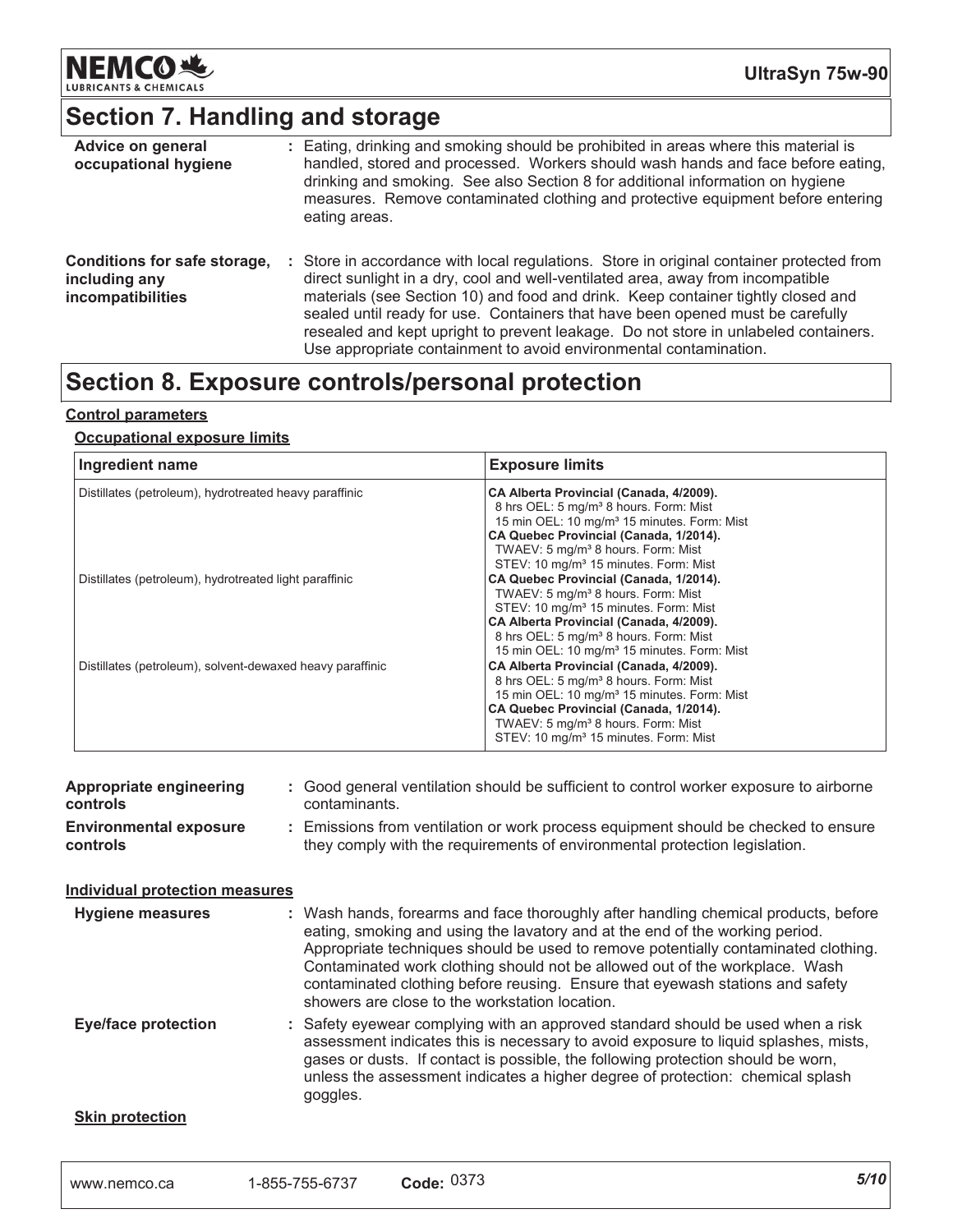**NEMCO 地** LUBRICANTS & CHEMICALS

# Section 8. Exposure controls/personal protection

| <b>Hand protection</b>        | : Chemical-resistant, impervious gloves complying with an approved standard should<br>be worn at all times when handling chemical products if a risk assessment indicates<br>this is necessary. Considering the parameters specified by the glove manufacturer,<br>check during use that the gloves are still retaining their protective properties. It<br>should be noted that the time to breakthrough for any glove material may be<br>different for different glove manufacturers. In the case of mixtures, consisting of<br>several substances, the protection time of the gloves cannot be accurately<br>estimated. |
|-------------------------------|---------------------------------------------------------------------------------------------------------------------------------------------------------------------------------------------------------------------------------------------------------------------------------------------------------------------------------------------------------------------------------------------------------------------------------------------------------------------------------------------------------------------------------------------------------------------------------------------------------------------------|
| <b>Body protection</b>        | : Personal protective equipment for the body should be selected based on the task<br>being performed and the risks involved and should be approved by a specialist<br>before handling this product.                                                                                                                                                                                                                                                                                                                                                                                                                       |
| Other skin protection         | : Appropriate footwear and any additional skin protection measures should be<br>selected based on the task being performed and the risks involved and should be<br>approved by a specialist before handling this product.                                                                                                                                                                                                                                                                                                                                                                                                 |
| <b>Respiratory protection</b> | : Based on the hazard and potential for exposure, select a respirator that meets the<br>appropriate standard or certification. Respirators must be used according to a<br>respiratory protection program to ensure proper fitting, training, and other important<br>aspects of use.                                                                                                                                                                                                                                                                                                                                       |

# Section 9. Physical and chemical properties

**Appearance** 

| <b>Physical state</b>                             |    | Liquid.                                                                                      |
|---------------------------------------------------|----|----------------------------------------------------------------------------------------------|
| Color                                             |    | Amber.                                                                                       |
| Odor                                              |    | Mild hydrocarbon.                                                                            |
| Odor threshold                                    |    | Not available.                                                                               |
| рH                                                |    | Not available.                                                                               |
| <b>Freezing point</b>                             | t. | $-42^{\circ}$ C (-43.6 $^{\circ}$ F)                                                         |
| <b>Boiling point</b>                              |    | Not available.                                                                               |
| <b>Flash point</b>                                |    | Closed cup: $204^{\circ}$ C (399.2 $^{\circ}$ F)                                             |
| <b>Evaporation rate</b>                           |    | Not available.                                                                               |
| Flammability (solid, gas)                         |    | Not available.                                                                               |
| Lower and upper explosive<br>(flammable) limits   |    | Not available.                                                                               |
| <b>Vapor pressure</b>                             |    | Not available.                                                                               |
| Vapor density                                     |    | Not available.                                                                               |
| <b>Relative density</b>                           | t. | 0.851                                                                                        |
| <b>Solubility</b>                                 |    | Insoluble in water.                                                                          |
| <b>Partition coefficient: n-</b><br>octanol/water |    | Not available.                                                                               |
| <b>Auto-ignition temperature</b>                  | t. | Not available.                                                                               |
| <b>Decomposition temperature</b>                  | t. | Not available.                                                                               |
| <b>Viscosity</b>                                  |    | Kinematic: $14.6 \text{ cSt } (100^{\circ} \text{C})$<br>Kinematic: 107 cSt $(40^{\circ}$ C) |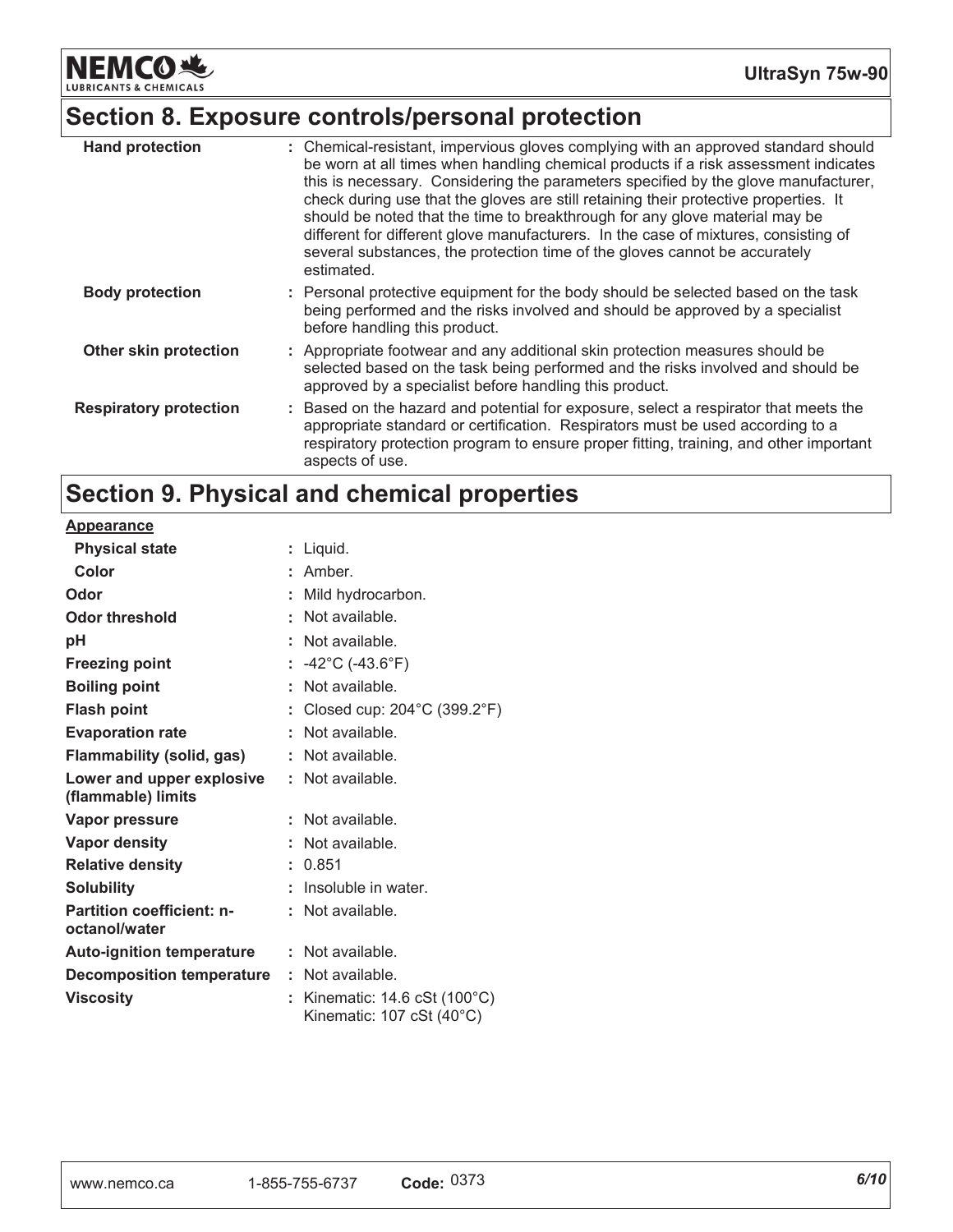

# Section 10. Stability and reactivity

| <b>Reactivity</b>                            | : No specific test data related to reactivity available for this product or its ingredients.              |
|----------------------------------------------|-----------------------------------------------------------------------------------------------------------|
| <b>Chemical stability</b>                    | : The product is stable.                                                                                  |
| <b>Possibility of hazardous</b><br>reactions | : Under normal conditions of storage and use, hazardous reactions will not occur.                         |
| <b>Conditions to avoid</b>                   | : No specific data.                                                                                       |
| Incompatible materials                       | : Reactive or incompatible with the following materials: oxidizing materials.                             |
| <b>Hazardous decomposition</b><br>products   | : Under normal conditions of storage and use, hazardous decomposition products<br>should not be produced. |

# **Section 11. Toxicological information**

#### <u>Information on toxicological effects</u>

#### <u>Acute toxicity</u>

| <b>Product/ingredient name</b>                                | <b>Result</b>                   | <b>Species</b> | <b>Dose</b>            | <b>Exposure</b> |
|---------------------------------------------------------------|---------------------------------|----------------|------------------------|-----------------|
| Distillates (petroleum), hydrotreated<br>light paraffinic     | LC50 Inhalation Dusts and mists | . Rat          | 3900 mg/m <sup>3</sup> | 4 hours         |
| Distillates (petroleum), solvent-<br>dewaxed heavy paraffinic | LD50 Dermal                     | Rabbit         | >5000 mg/kg            |                 |
|                                                               | LD50 Oral                       | Rat            | >5000 mg/kg            |                 |

#### <u>**Irritation/Corrosion</u>**</u>

There is no data available.

#### <u>Sensitization</u>

There is no data available.

#### <u>**Mutagenicity</u>**</u>

There is no data available.

#### **Carcinogenicity**

#### <u>Classification</u>

| <b>Product/ingredient</b>                                                     | <b>OSHA</b> | <b>IARC</b> | <b>NTP</b> | <b>ACGIH</b> | <b>EPA</b> | <b>NIOSH</b> |
|-------------------------------------------------------------------------------|-------------|-------------|------------|--------------|------------|--------------|
| name                                                                          |             |             |            |              |            |              |
| Distillates (petroleum), hydrotreated<br>heavy paraffinic                     |             |             |            | A4           |            |              |
| Distillates (petroleum), solvent-                                             |             |             |            | A4           |            |              |
| dewaxed light paraffinic<br>Distillates (petroleum), hydrotreated             |             |             |            | A4           |            |              |
| light paraffinic<br>Distillates (petroleum), solvent-                         |             |             |            | A4           |            |              |
| dewaxed heavy paraffinic<br>Distillates (petroleum), hydrotreated             |             |             |            | A4           |            |              |
| light naphthenic<br>Distillates (petroleum), hydrotreated<br>light paraffinic |             |             |            | A4           |            |              |

#### <u>Reproductive toxicity</u>

There is no data available.

#### <u>Teratogenicity</u>

There is no data available.

#### <u>**<u>Specific target organ toxicity (single exposure)</u>**</u>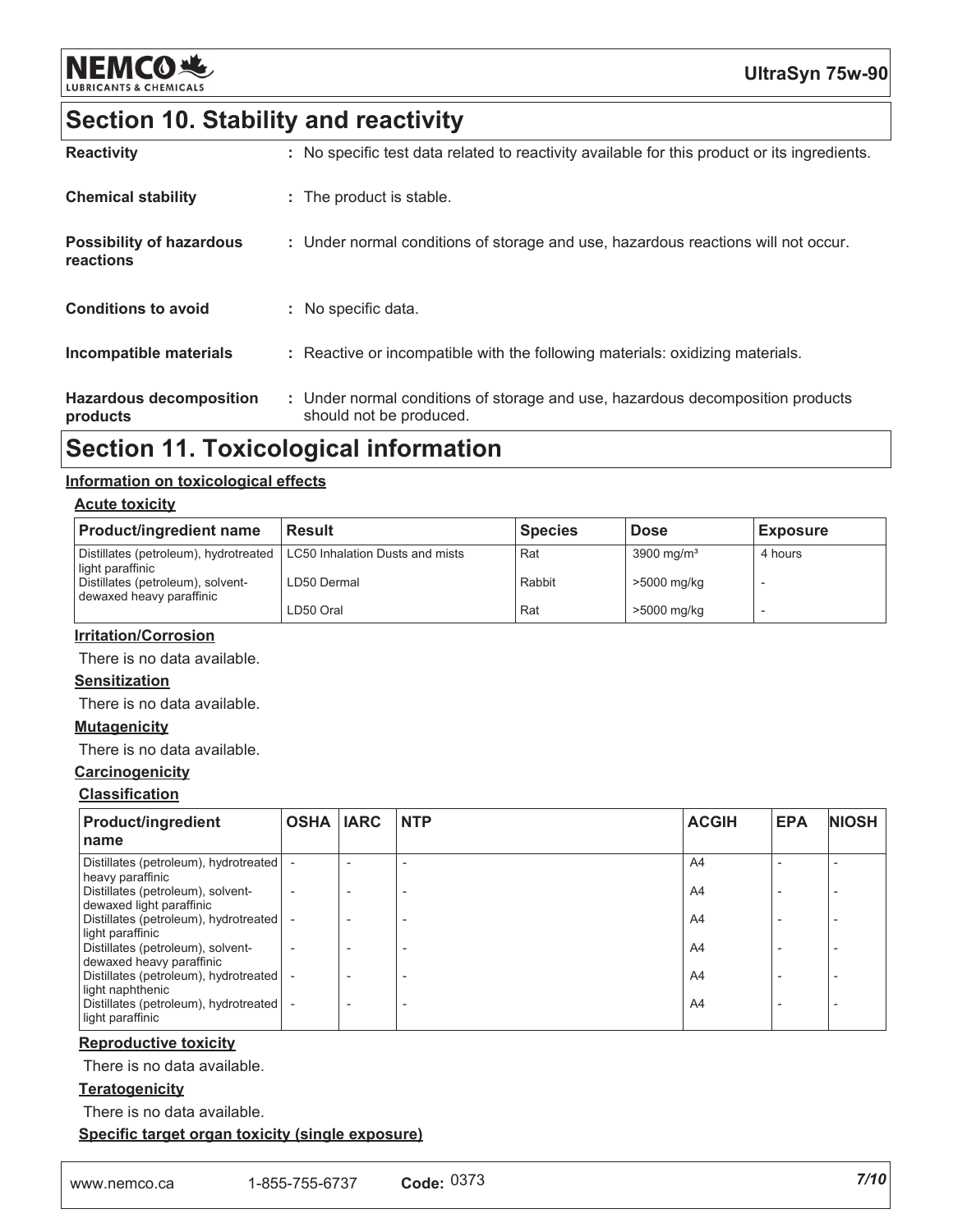# **Section 11. Toxicological information**

#### There is no data available.

#### Specific target organ toxicity (repeated exposure)

#### There is no data available.

#### **Aspiration hazard**

| <b>Name</b>                                               | l Result                              |
|-----------------------------------------------------------|---------------------------------------|
| Distillates (petroleum), hydrotreated heavy paraffinic    | <b>ASPIRATION HAZARD - Category 1</b> |
| Distillates (petroleum), hydrotreated light paraffinic    | <b>ASPIRATION HAZARD - Category 1</b> |
| Distillates (petroleum), solvent-dewaxed heavy paraffinic | <b>ASPIRATION HAZARD - Category 1</b> |

| Information on the likely | : Dermal contact. Eye contact. Inhalation. Ingestion. |
|---------------------------|-------------------------------------------------------|
| routes of exposure        |                                                       |

| <b>Potential acute health effects</b> |  |  |
|---------------------------------------|--|--|
|                                       |  |  |

| Eye contact         | : Causes serious eye irritation.                    |
|---------------------|-----------------------------------------------------|
| <b>Inhalation</b>   | : No known significant effects or critical hazards. |
| <b>Skin contact</b> | : May cause an allergic skin reaction.              |
| Ingestion           | : No known significant effects or critical hazards. |

#### Symptoms related to the physical, chemical and toxicological characteristics

| Eye contact         | : Adverse symptoms may include the following:<br>pain or irritation<br>watering<br>redness |
|---------------------|--------------------------------------------------------------------------------------------|
| <b>Inhalation</b>   | : No known significant effects or critical hazards.                                        |
| <b>Skin contact</b> | : Adverse symptoms may include the following:<br>irritation<br>redness                     |
| Ingestion           | : No known significant effects or critical hazards.                                        |

#### Delayed and immediate effects and also chronic effects from short and long term exposure

| <b>Short term exposure</b>              |                                                                                                          |
|-----------------------------------------|----------------------------------------------------------------------------------------------------------|
| <b>Potential immediate</b><br>effects   | : No known significant effects or critical hazards.                                                      |
| <b>Potential delayed effects</b>        | : No known significant effects or critical hazards.                                                      |
| Long term exposure                      |                                                                                                          |
| <b>Potential immediate</b><br>effects   | : No known significant effects or critical hazards.                                                      |
| <b>Potential delayed effects</b>        | : No known significant effects or critical hazards.                                                      |
| <b>Potential chronic health effects</b> |                                                                                                          |
| General                                 | : Once sensitized, a severe allergic reaction may occur when subsequently exposed<br>to very low levels. |
| Carcinogenicity                         | : No known significant effects or critical hazards.                                                      |
| <b>Mutagenicity</b>                     | : No known significant effects or critical hazards.                                                      |
| <b>Teratogenicity</b>                   | : No known significant effects or critical hazards.                                                      |
| <b>Developmental effects</b>            | : No known significant effects or critical hazards.                                                      |
| <b>Fertility effects</b>                | : No known significant effects or critical hazards.                                                      |

#### **Numerical measures of toxicity**

| 1-855-755-6737<br>www.nemco.ca | 027c<br>Code: $03/3$ | 8/10 |
|--------------------------------|----------------------|------|
|--------------------------------|----------------------|------|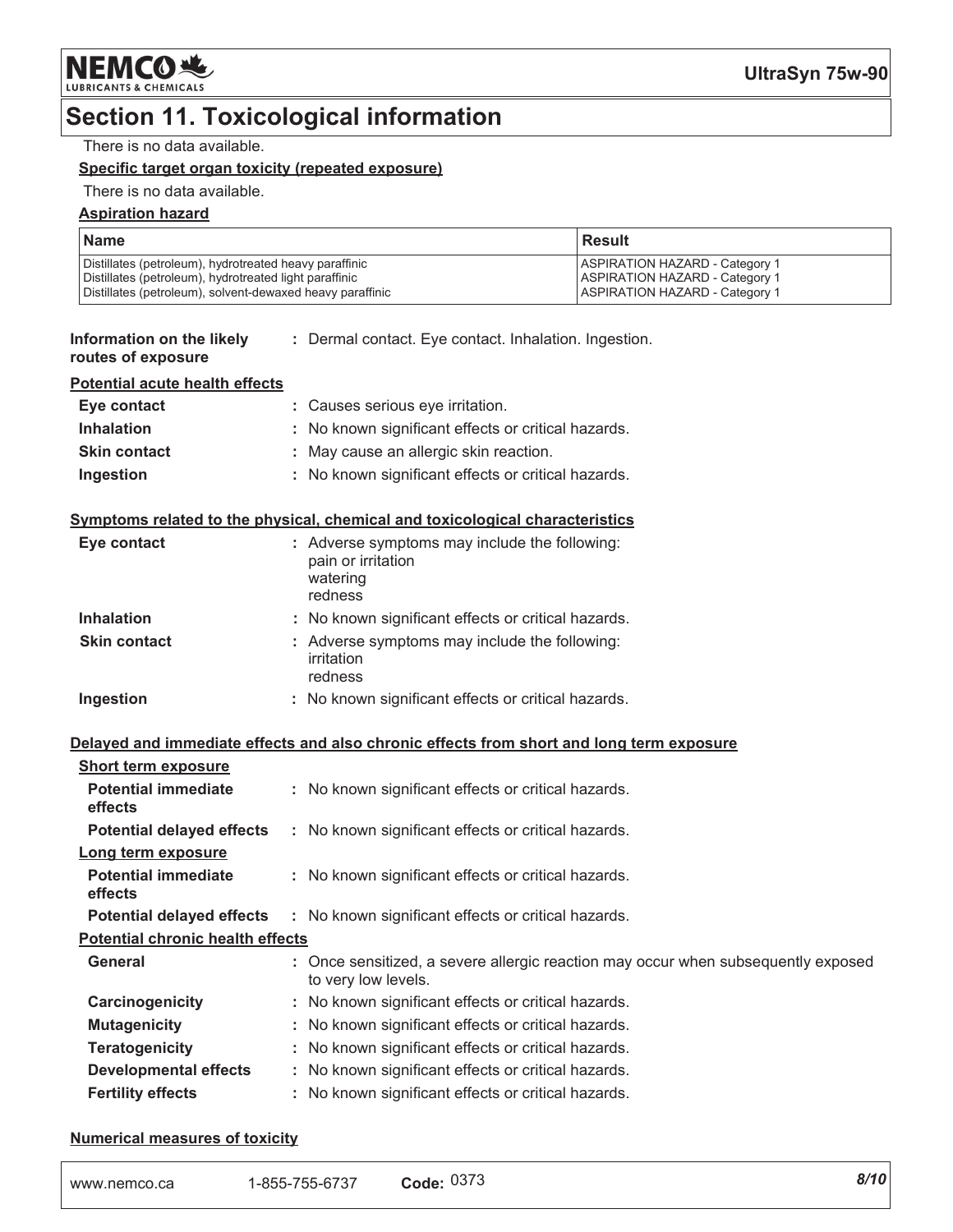

# **Section 11. Toxicological information**

#### **Acute toxicity estimates**

| Route | ---<br><b>ATE value</b> |  |
|-------|-------------------------|--|
| Oral  | 19230.8 mg/kg           |  |

# **Section 12. Ecological information**

#### **Toxicity**

There is no data available.

#### Persistence and degradability

There is no data available.

#### **Bioaccumulative potential**

| <b>Product/ingredient name</b> | $\mathsf{LogP}_\mathsf{ow}$ | <b>BCF</b> | <b>Potential</b> |
|--------------------------------|-----------------------------|------------|------------------|
| Polysulfides, di-tert-Bu       | 5.6                         |            | high             |

|  |  | <b>Mobility in soil</b> |
|--|--|-------------------------|
|  |  |                         |

| Soil/water partition | : There is no data available. |
|----------------------|-------------------------------|
| coefficient (Koc)    |                               |

Other adverse effects : No known significant effects or critical hazards.

### **Section 13. Disposal considerations**

| <b>Disposal methods</b> | : The generation of waste should be avoided or minimized wherever possible.<br>Disposal of this product, solutions and any by-products should comply with the<br>requirements of environmental protection and waste disposal legislation and any<br>regional local authority requirements. Dispose of surplus and non-recyclable<br>products via a licensed waste disposal contractor. Waste should not be disposed of<br>untreated to the sewer unless fully compliant with the requirements of all authorities<br>with jurisdiction. Waste packaging should be recycled. Incineration or landfill<br>should only be considered when recycling is not feasible. This material and its<br>container must be disposed of in a safe way. Care should be taken when handling<br>empty containers that have not been cleaned or rinsed out. Empty containers or<br>liners may retain some product residues. Avoid dispersal of spilled material and |
|-------------------------|-------------------------------------------------------------------------------------------------------------------------------------------------------------------------------------------------------------------------------------------------------------------------------------------------------------------------------------------------------------------------------------------------------------------------------------------------------------------------------------------------------------------------------------------------------------------------------------------------------------------------------------------------------------------------------------------------------------------------------------------------------------------------------------------------------------------------------------------------------------------------------------------------------------------------------------------------|
|                         | runoff and contact with soil, waterways, drains and sewers.                                                                                                                                                                                                                                                                                                                                                                                                                                                                                                                                                                                                                                                                                                                                                                                                                                                                                     |

# **Section 14. Transport information**

|                                      | <b>TDG Classification</b> | <b>IMDG</b>    | <b>IATA</b>    |  |
|--------------------------------------|---------------------------|----------------|----------------|--|
| <b>UN number</b>                     | Not regulated.            | Not regulated. | Not regulated. |  |
| <b>UN proper</b><br>shipping name    |                           |                |                |  |
| <b>Transport</b><br>hazard class(es) | $\overline{\phantom{a}}$  | -              | -              |  |
|                                      |                           |                |                |  |
| 0/10<br>$\sim$ $\sim$ 0272           |                           |                |                |  |